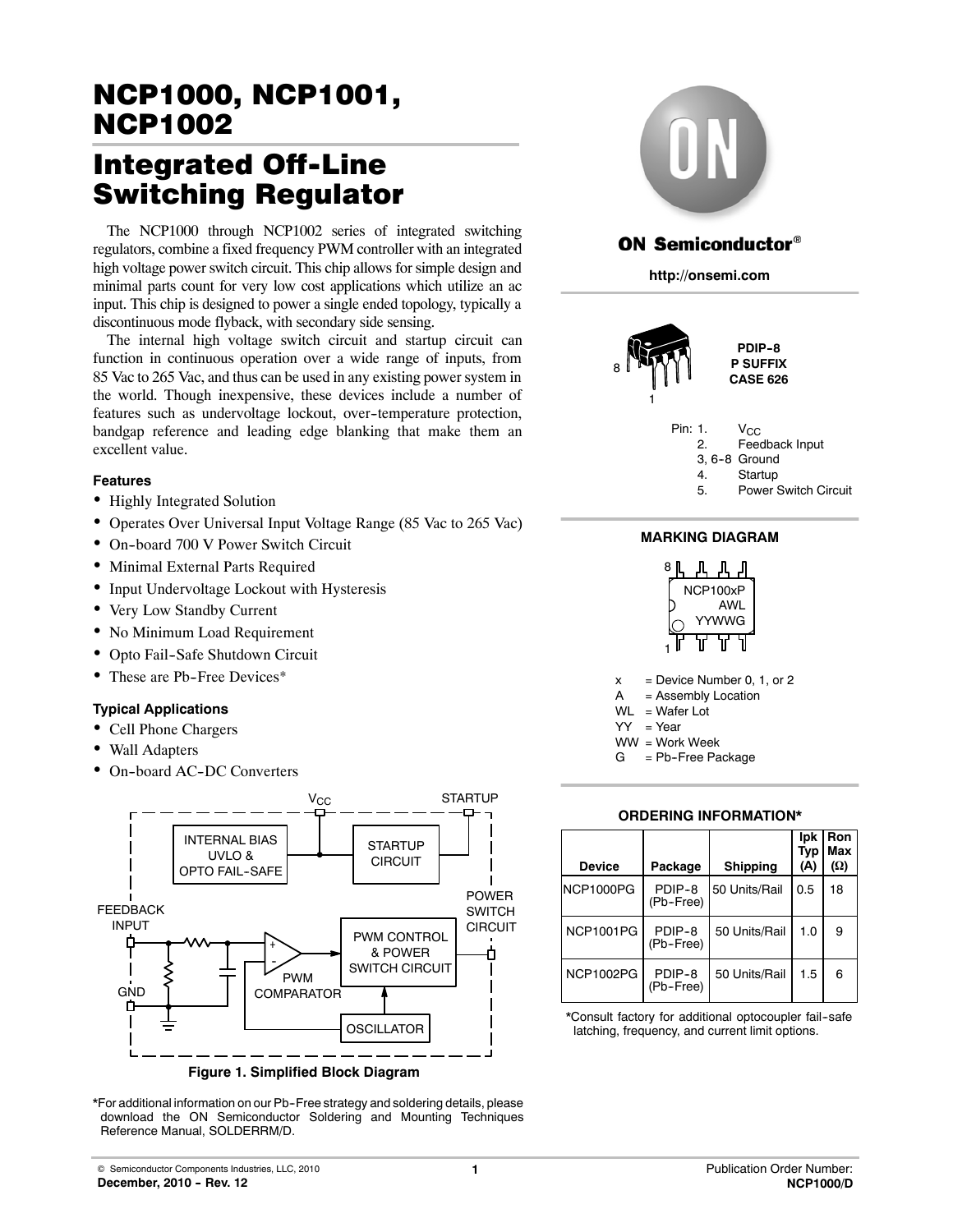#### **FUNCTIONAL PIN DESCRIPTION**

| Pin        | <b>Function</b>             | <b>Description</b>                                                                                                                                                                                                                                                                                                                                                                                                                                              |
|------------|-----------------------------|-----------------------------------------------------------------------------------------------------------------------------------------------------------------------------------------------------------------------------------------------------------------------------------------------------------------------------------------------------------------------------------------------------------------------------------------------------------------|
|            | $V_{\rm GC}$                | Positive input supply voltage. This pin is connected to an external capacitor for energy storage.<br>The startup circuit sources current out of this pin to initially charge the capacitor. When the<br>voltage reaches the upper threshold limit of the undervoltage lockout circuit, the startup circuit<br>will turn off, and the power supply will begin operation. Power is then supplied to the chip via<br>this pin, by virtue of the auxiliary winding. |
| 2          | Feedback Input              | The error signal from the optocoupler is fed into this input. It is loaded with a 2.7 k $\Omega$ resistor<br>which converts the opto current into a voltage. There is a 7.0 kHz, single pole, low pass filter<br>between this pin and the error amp input. A 10 volt clamp is also connected to this pin to protect<br>the device from ESD damage or overvoltage conditions.                                                                                    |
| 3, 6, 7, 8 | Ground                      | Ground reference pin for the circuit. These pins are part of the integrated circuit leadframe and<br>are an integral part of the heat flow path on the PDIP-8 package.                                                                                                                                                                                                                                                                                          |
| 4          | Startup                     | This pin is connected to the bulk DC input voltage supply. It feeds an internal current source that<br>initially charges up the $V_{CC}$ capacitor on power up.                                                                                                                                                                                                                                                                                                 |
| 5          | <b>Power Switch Circuit</b> | The internal power switch circuit is connected between this pin and ground. This pin connects<br>directly to one end of the transformer primary winding.                                                                                                                                                                                                                                                                                                        |

## **MAXIMUM RATINGS** (Notes 1 and 2)

| Rating                                                                                                                                                                           | Symbol                            | Value                              | Unit    |
|----------------------------------------------------------------------------------------------------------------------------------------------------------------------------------|-----------------------------------|------------------------------------|---------|
| Power Switch Circuit (Pin 5)<br>Drain Voltage Range<br>Drain Current Peak During Transformer Saturation                                                                          | $V_{DS}$<br>$I_{DS(pk)}$          | $-0.3$ to 700<br>2.0 $I_{lim}$ Max | ν<br>A  |
| Power Supply Voltage Range (Pin 1)                                                                                                                                               | $V_{\text{clp}}$                  | $-0.3$ to 10                       | $\vee$  |
| Feedback Input (Pin 2)<br><b>Voltage Range</b><br>Current                                                                                                                        | $V_{I(fb)}$<br><sup>I</sup> fb    | $-0.3$ to 10<br>100                | V<br>mA |
| <b>Thermal Resistance</b><br>P Suffix, Plastic Package Case 626<br>Junction-to-Lead<br>Junction-to-Air, 2.0 Oz. Printed Circuit Copper Clad<br>$0.36$ Sq. Inch<br>$1.0$ Sq. Inch | $R_{\theta$ JL<br>$R_{\theta,JA}$ | 5.0<br>45<br>35                    | °C/W    |
| <b>Operating Junction Temperature</b>                                                                                                                                            | $T_{\rm J}$                       | $-40$ to 125                       | °C      |
| Storage Temperature                                                                                                                                                              | $\mathsf{T_{stg}}$                | $-65$ to $+150$                    | °C      |

Stresses exceeding Maximum Ratings may damage the device. Maximum Ratings are stress ratings only. Functional operation above the Recommended Operating Conditions is not implied. Extended exposure to stresses above the Recommended Operating Conditions may affect device reliability.

1. This device series contains ESD protection and exceeds the following tests:

Pins 1-3: Human Body Model 2000 V per MIL-STD-883, Method 3015.

Machine Model Method 200 V.

Pins 4 and 5 are the HV startup and the drain of the LDMOS device, rated only to the max rating of the part , or 700 V.

2. This device contains Latchup protection and exceeds  $\pm 200$  mA per JEDEC Standard JESD78.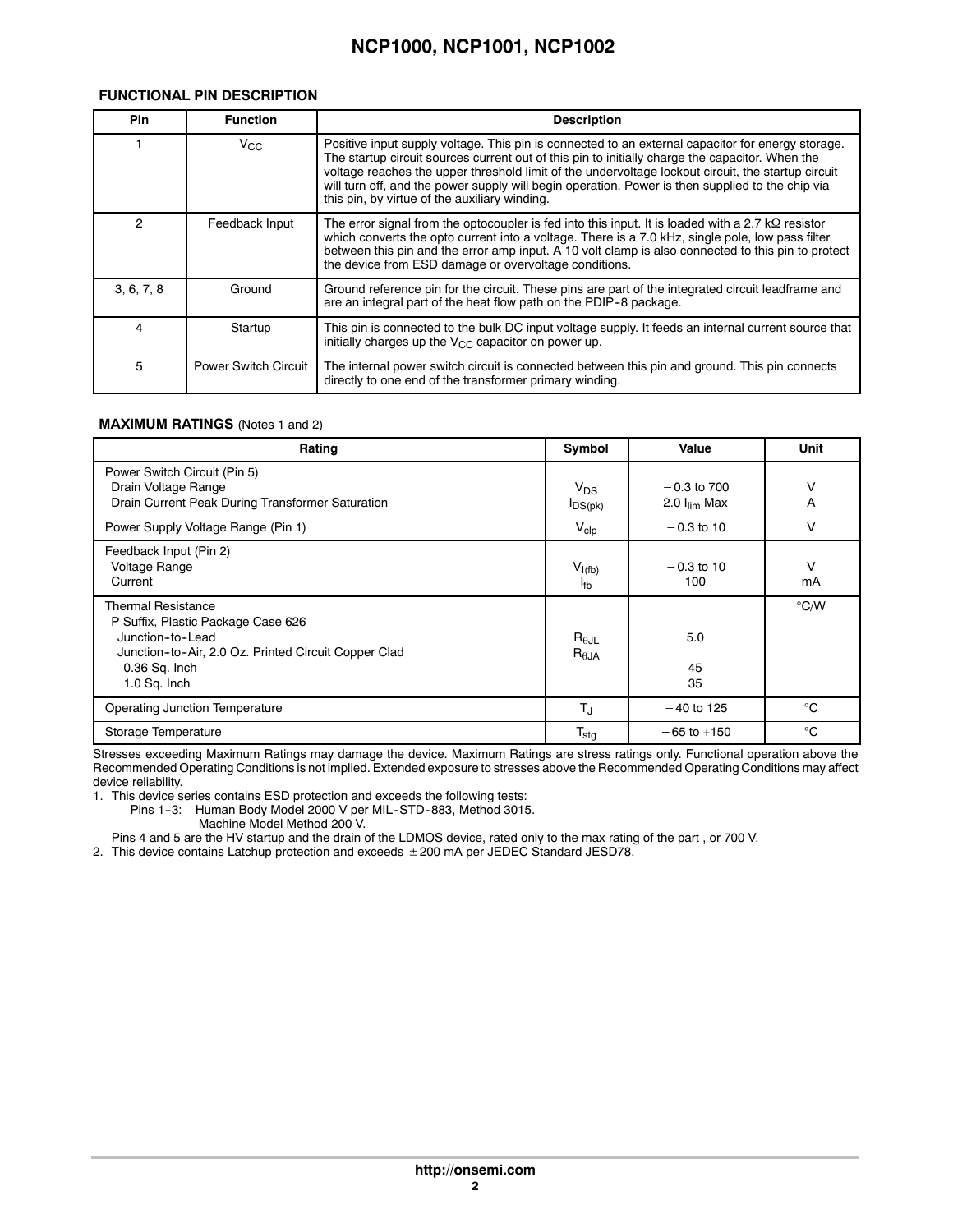**ELECTRICAL CHARACTERISTICS** (V<sub>CC</sub> = 8.6 volts, pin 2 grounded, T<sub>J</sub> = 25°C for typical values. For min/max values, T<sub>J</sub> is the operating junction temperature that applies.)

| <b>Characteristics</b>                                                                                                                                                                            | Symbol                                                    | <b>Min</b>             | <b>Typ</b>                | <b>Max</b>                                    | Unit                  |
|---------------------------------------------------------------------------------------------------------------------------------------------------------------------------------------------------|-----------------------------------------------------------|------------------------|---------------------------|-----------------------------------------------|-----------------------|
| <b>OSCILLATOR</b>                                                                                                                                                                                 |                                                           |                        |                           |                                               |                       |
| Frequency ( $I_{\text{fb}}$ = 1.1 mA) (Note 4) (Figure 7)<br>$T_{\text{J}}$ = 25°C<br>$T_{\text{J}}$ = 0°C to 125°C<br>$T_J = -40^{\circ}$ C to 125°C                                             | fosc                                                      | 90<br>85<br>75         | 100<br>$\overline{a}$     | 110<br>115<br>115                             | kHz                   |
| <b>PWM COMPARATOR</b>                                                                                                                                                                             |                                                           |                        |                           |                                               |                       |
| Feedback Input PWM Gain $(T_1 = 25^{\circ}\text{C})$ ( $I_{\text{fb}} = 1.20$ mA to 1.30 mA) (Figure 2)<br>Gain Temperature Coefficient $(T_1 = -40^{\circ}C$ to $T_1 = 125^{\circ}C$ (Note 4)    | $A_{v}$<br>$\Delta A_{V}$                                 | $-110$<br>-            | $-136$<br>0.2             | $-170$<br>$\frac{1}{2}$                       | % /mA<br>$(\%/mA)/°C$ |
| PWM Duty Cycle (Pin 2)<br>Maximum ( $I_{fb} = 0.8$ mA)<br>Zero Duty Cycle Current<br>$0^{\circ}$ C to 125 $^{\circ}$ C<br>$-40^{\circ}$ C to 125 $^{\circ}$ C                                     | $D_{(max)}$<br><b>If</b> b                                | 68<br>1.8<br>2.0       | 72<br>$\overline{a}$      | 74                                            | %<br>mA<br>mA         |
| <b>PWM Ramp</b><br>Peak<br>Valley                                                                                                                                                                 | $V_{\text{rpk}}$<br>$V_{\text{rvly}}$                     | ÷                      | 4.1<br>2.7                |                                               | $\vee$                |
| STARTUP CONTROL AND V <sub>CC</sub> LIMITER                                                                                                                                                       |                                                           |                        |                           |                                               |                       |
| Undervoltage Lockout (Figure 8)<br>$V_{CC}$ Clamp Voltage ( $I_{CC}$ = 4.0 mA)<br>Startup Threshold (V <sub>clp</sub> Increasing)<br>Minimum Operating Voltage After Turn-On<br><b>Hysteresis</b> | $V_{\text{clp}}$<br>$V_{clp(on)}$<br>$V_{clp(min)}$<br>Vн | 8.3<br>8.2<br>7.2<br>- | 8.55<br>8.5<br>7.5<br>1.0 | 8.9<br>8.8<br>8.0<br>$\overline{\phantom{a}}$ | $\vee$                |
| Startup Circuit, Pin 1 Output Current (Pin 4 = 50 V)<br>$V_{\rm CC}$ = 0 V<br>$V_{\text{CC}} = 8.0 \text{ V}$                                                                                     | $I_{\text{start}}$                                        | 2.0<br>1.5             | 3.4<br>2.6                | 4.2<br>4.2                                    | mA                    |
| Minimum Startup Voltage ( $V_{CC} = V_{clp(on)} -0.2$ V, $I_{start} = 0.5$ mA)                                                                                                                    | V <sub>start</sub>                                        | $\ddot{\phantom{1}}$   | 14.7                      | 20                                            | $\vee$                |
| Auto Restart ( $C_{\text{Pin 1}}$ = 47 µF, Pin 4 = 50 V) (Note 5)<br>Duty Cycle<br>Frequency                                                                                                      | $D_{rst}$<br>$f_{rst}$                                    | 4.0<br>L               | 5.0<br>1.2                | 6.0<br>$\tilde{\phantom{a}}$                  | %<br><b>Hz</b>        |
| Startup Circuit Breakdown Voltage (I = 25 µA) (Note 5)                                                                                                                                            | $V_{BR(st)}$                                              | 700                    | $\ddot{\phantom{0}}$      | $\hat{\phantom{a}}$                           | $\vee$                |
| Startup Circuit Leakage Current (Pin $4 = 700 V_{DC}$ )<br>$T_{\text{J}} = 25^{\circ}$ C<br>$T_1 = -40^{\circ}$ C to 125°C                                                                        | I <sub>leak</sub>                                         | ۰                      | 20<br>30                  | 40<br>75                                      | μA                    |

3. Maximum package power dissipation limits must be observed.

4. Tested junction temperature range for this device series: T<sub>low =</sub> -40°C, T<sub>high</sub> = +125°C<br>5. Guaranteed by design only.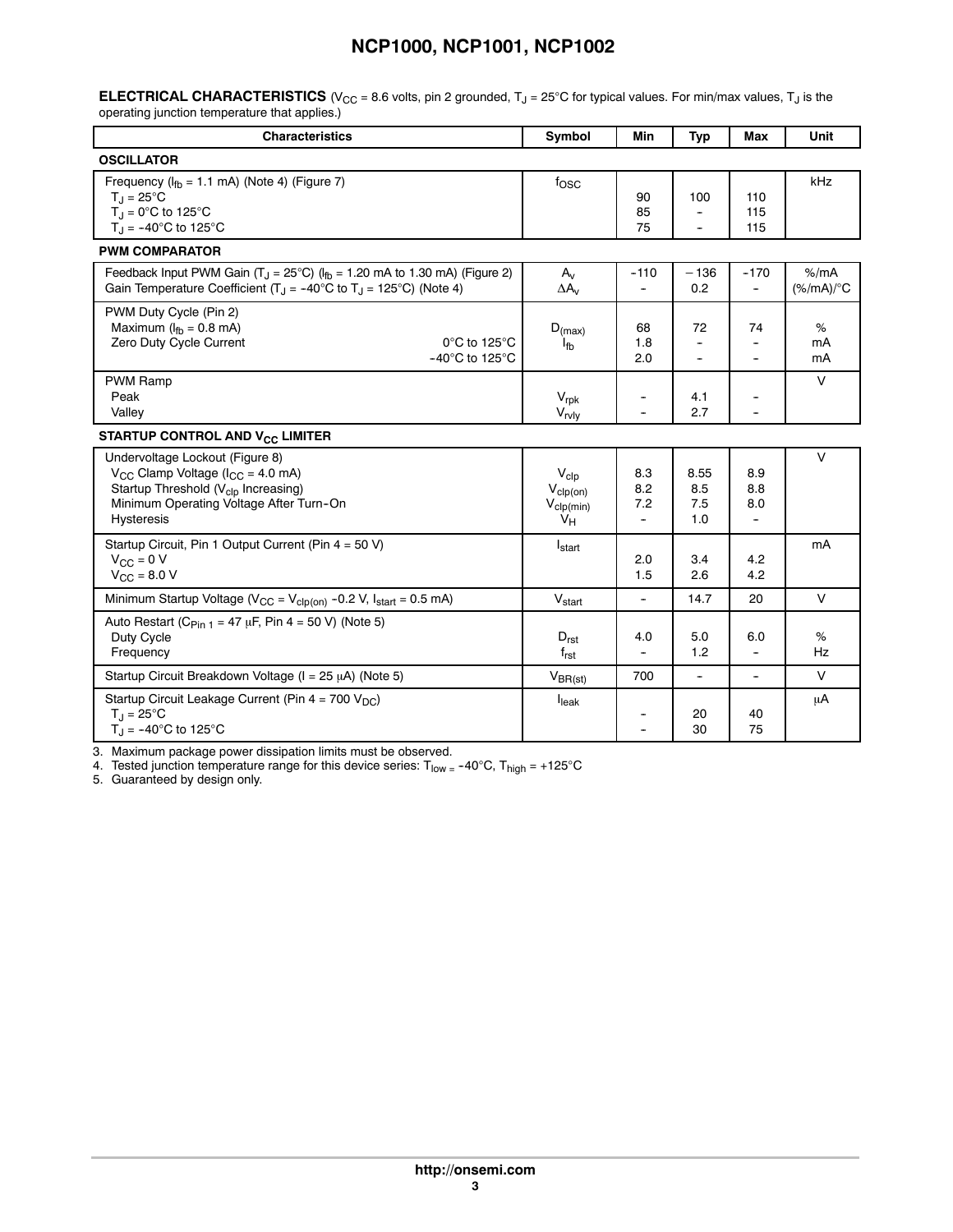## **ELECTRICAL CHARACTERISTICS**

| <b>Characteristics</b>                                                                                                                                                | Symbol                     | Min                                                                    | Typ                      | Max                       | Unit   |  |  |  |
|-----------------------------------------------------------------------------------------------------------------------------------------------------------------------|----------------------------|------------------------------------------------------------------------|--------------------------|---------------------------|--------|--|--|--|
| <b>POWER SWITCH CIRCUIT</b>                                                                                                                                           |                            |                                                                        |                          |                           |        |  |  |  |
| Power Switch Circuit On-State Resistance<br>NCP1000 ( $I_D$ = 50 mA)<br>$T_{\rm J}$ = 25°C<br>$T_J = 125^{\circ}C$ (Note 8)                                           | $R_{(on)}$                 | $\overline{\phantom{a}}$                                               | 13<br>24                 | 18<br>36                  | Ω      |  |  |  |
| NCP1001 ( $I_D$ = 100 mA)<br>$T_J = 25^{\circ}C$<br>$T_J = 125^{\circ}C$ (Note 8)<br>NCP1002 ( $I_D$ = 150 mA)                                                        |                            |                                                                        | 7.0<br>14                | 9.0<br>18                 |        |  |  |  |
| $T_J = 25^{\circ}C$<br>$T_J = 125^{\circ}C$ (Note 8)                                                                                                                  |                            |                                                                        | 4.0<br>8.0               | 6.0<br>12                 |        |  |  |  |
| Power Switch Circuit Breakdown Voltage<br>$(I_{D(off)} = 100 \mu A, T_J = 25^{\circ}C)$                                                                               | $V_{(BR)}$                 | 700                                                                    |                          |                           | $\vee$ |  |  |  |
| Power Switch Circuit Off-State Leakage Current ( $V_{DS}$ = 650 V)<br>$T_{\rm J} = 25^{\circ}$ C<br>$T_J = -40$ °C to 125°C                                           | $I_{\text{(off)}}$         | $\overline{a}$<br>$\frac{1}{2}$                                        | 0.25                     | 1.0<br>50                 | μA     |  |  |  |
| Switching Characteristics ( $V_{DS}$ = 50 V, R <sub>L</sub> set for $I_D$ = 0.7 $I_{lim}$ )<br>Turn-on Time (90% to 10%)<br>Turn-off Time (10% to 90%)                | $t_{on}$<br>$t_{off}$      | $\frac{1}{2}$                                                          | 50<br>50                 |                           | ns     |  |  |  |
| <b>CURRENT LIMIT AND THERMAL PROTECTION</b>                                                                                                                           |                            |                                                                        |                          |                           |        |  |  |  |
| Current Limit Threshold $(T_1 = 25^{\circ}C)$ (Note 9)<br><b>NCP1000</b><br><b>NCP1001</b><br><b>NCP1002</b>                                                          | $I_{\text{lim}}$           | 0.42<br>0.84<br>1.26                                                   | 0.48<br>0.96<br>1.43     | 0.54<br>1.08<br>1.6       | A      |  |  |  |
| Current Limit, Peak Switch Current<br>$NCP1000$ (di/dt = 100 mA/us)<br>$NCP1001$ (di/dt = 200 mA/us)<br>$NCP1002$ (di/dt = 300 mA/us)                                 | $I_{\text{pk}}$            | $\overline{a}$<br>$\overline{\phantom{a}}$<br>$\overline{\phantom{0}}$ | 0.500<br>1.000<br>1.500  | $\overline{a}$<br>۰       | A      |  |  |  |
| Opto Fail-safe Protection (Figure 12)<br>$T_{\rm J} = 25^{\circ}$ C<br>$T_J = 0^\circ C$ to 125°C                                                                     | <b>I</b> Ofail             | 10                                                                     | 18                       | 25<br>35                  | mA     |  |  |  |
| Propagation Delay, Current Limit Threshold to Power Switch Circuit Output<br>(Leading Edge Blanking plus Current Limit Delay)                                         | t <sub>PLH</sub>           | $\frac{1}{2}$                                                          | 220                      | $\overline{\phantom{a}}$  | ns     |  |  |  |
| Thermal Protection (Note 6, 8)<br>Shutdown (Junction Temperature Increasing)<br>Hysteresis (Junction Temperature Decreasing)                                          | $t_{\sf sd}$<br>tн         | 125<br>$\tilde{\phantom{a}}$                                           | 140<br>30                | $\overline{a}$            | °C     |  |  |  |
| <b>TOTAL DEVICE (Pin 1)</b>                                                                                                                                           |                            |                                                                        |                          |                           |        |  |  |  |
| Power Supply Current After UVLO Turn-On<br>Power Switch Circuit Enabled<br><b>NCP1000</b><br><b>NCP1001</b><br><b>NCP1002</b><br><b>Power Switch Circuit Disabled</b> | $I_{\rm CC1}$<br>$I_{CC2}$ | $\overline{a}$<br>0.6                                                  | 1.2<br>1.4<br>1.6<br>1.0 | 1.6<br>1.8<br>2.0<br>1.25 | mA     |  |  |  |
| 6. Maximum package power dissipation limits must be observed.                                                                                                         |                            |                                                                        |                          |                           |        |  |  |  |

7. Tested junction temperature range for this device series:

 $T_{low}$  =  $-40^{\circ}$ C  $T_{high}$  = +125°C 8. Guaranteed by design only.

9. Actual peak switch current is increased due to the propagation delay time and the di/dt (see Figure 16).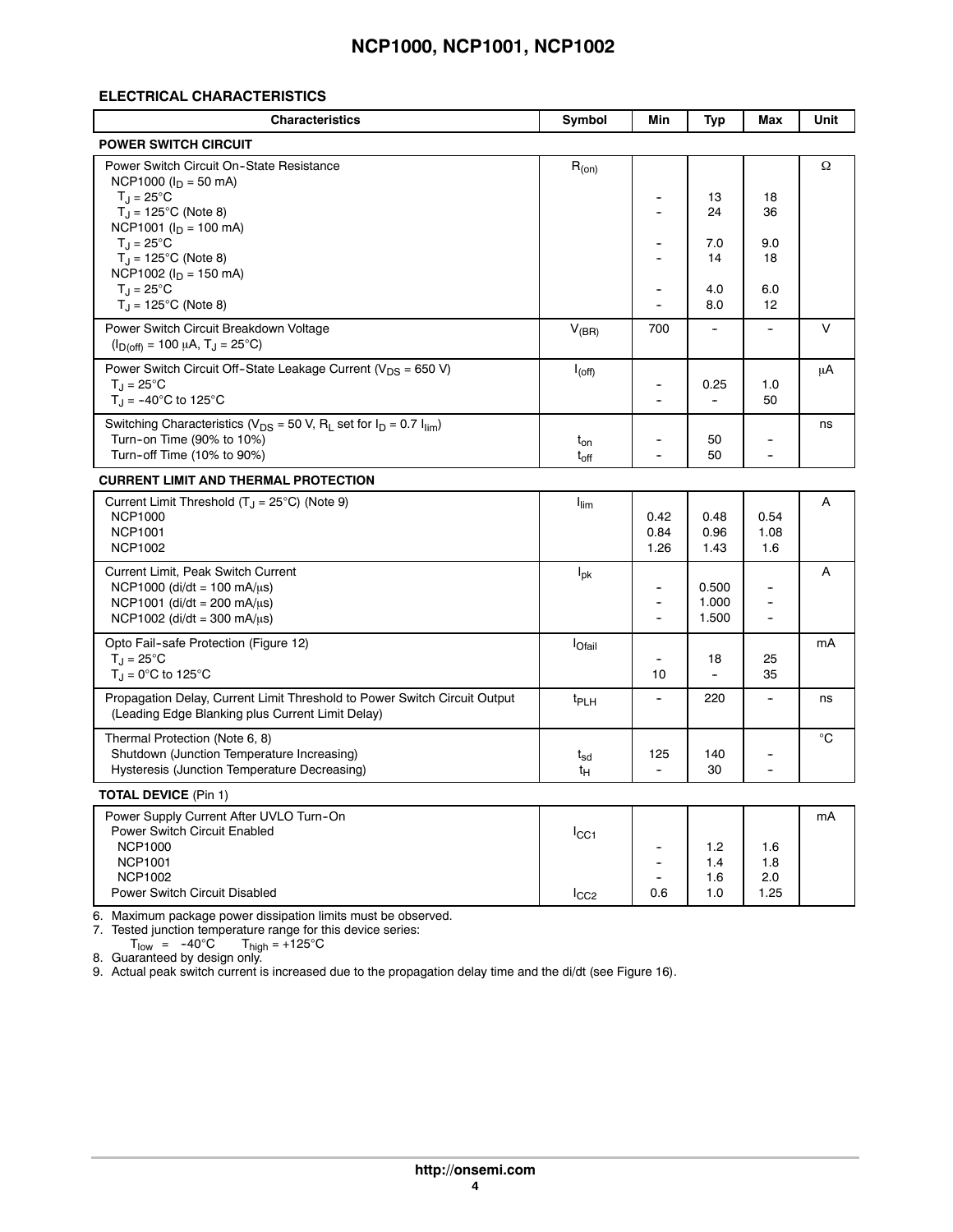

**Figure 2. Duty Cycle vs. FB Input Current Figure 3. I<sub>CC</sub> vs. V<sub>CC</sub>** 





**Figure 4. Charge Time vs. V<sub>CC</sub> Capacitance** 

**Figure 5. Startup Current vs. Startup Voltage**

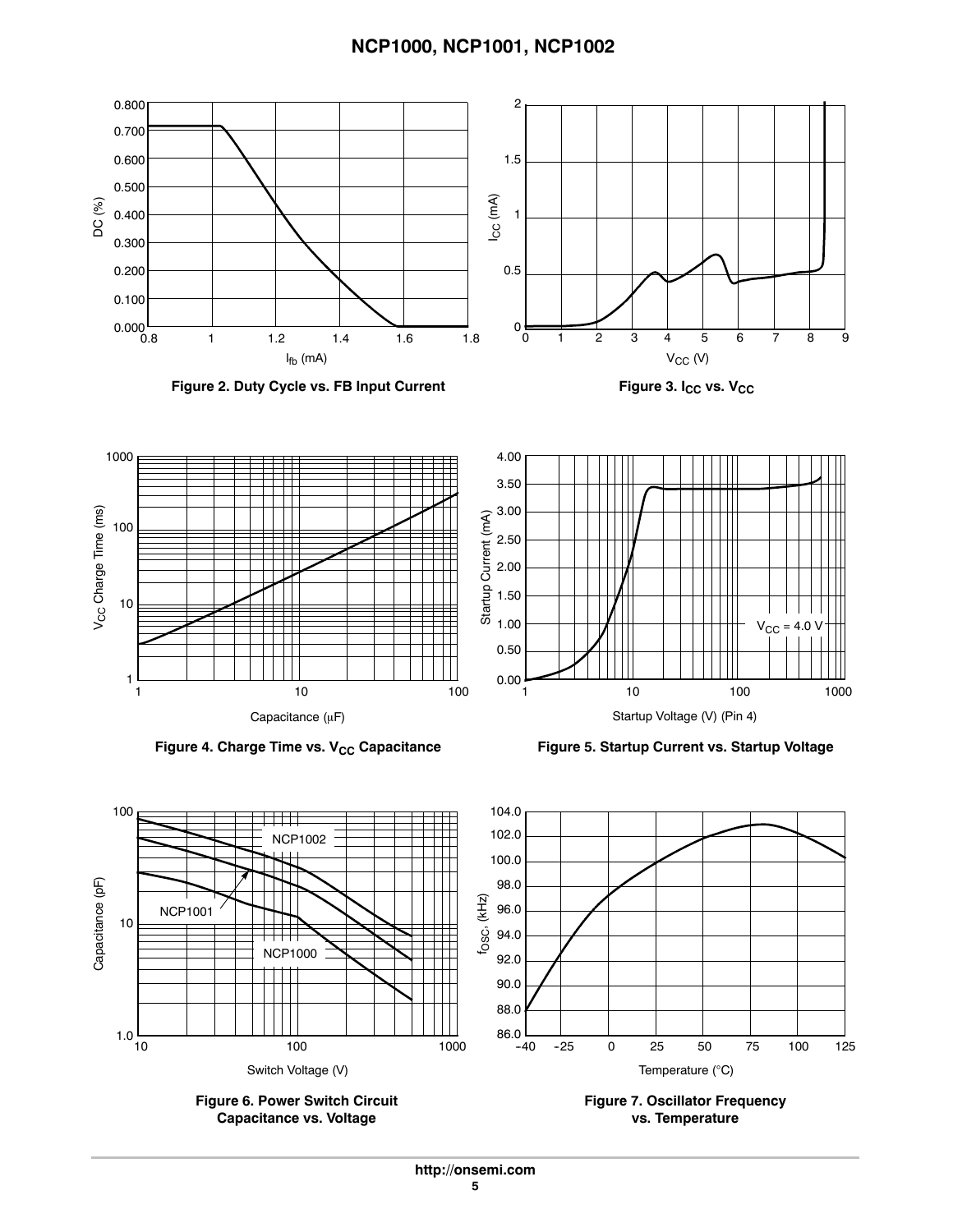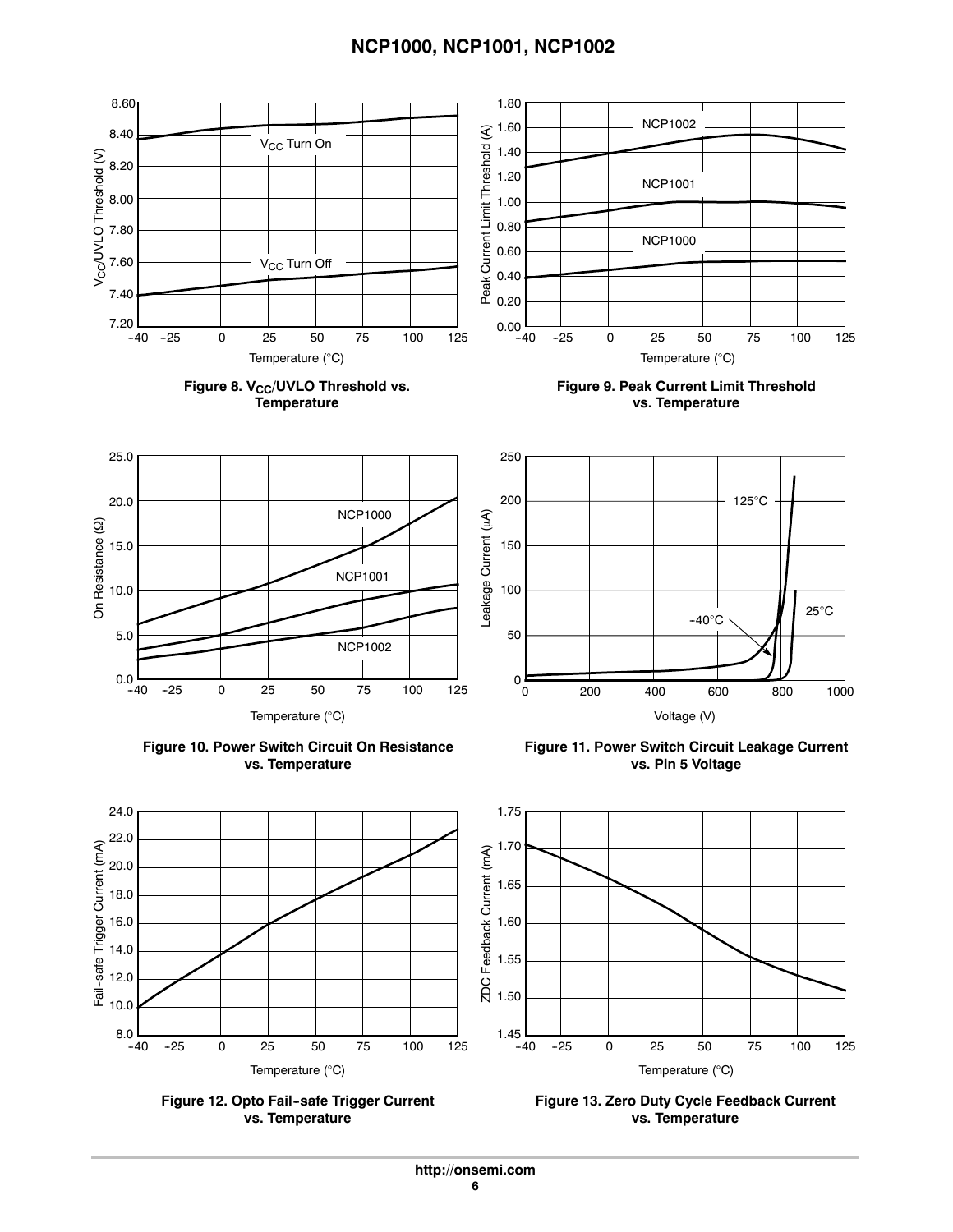







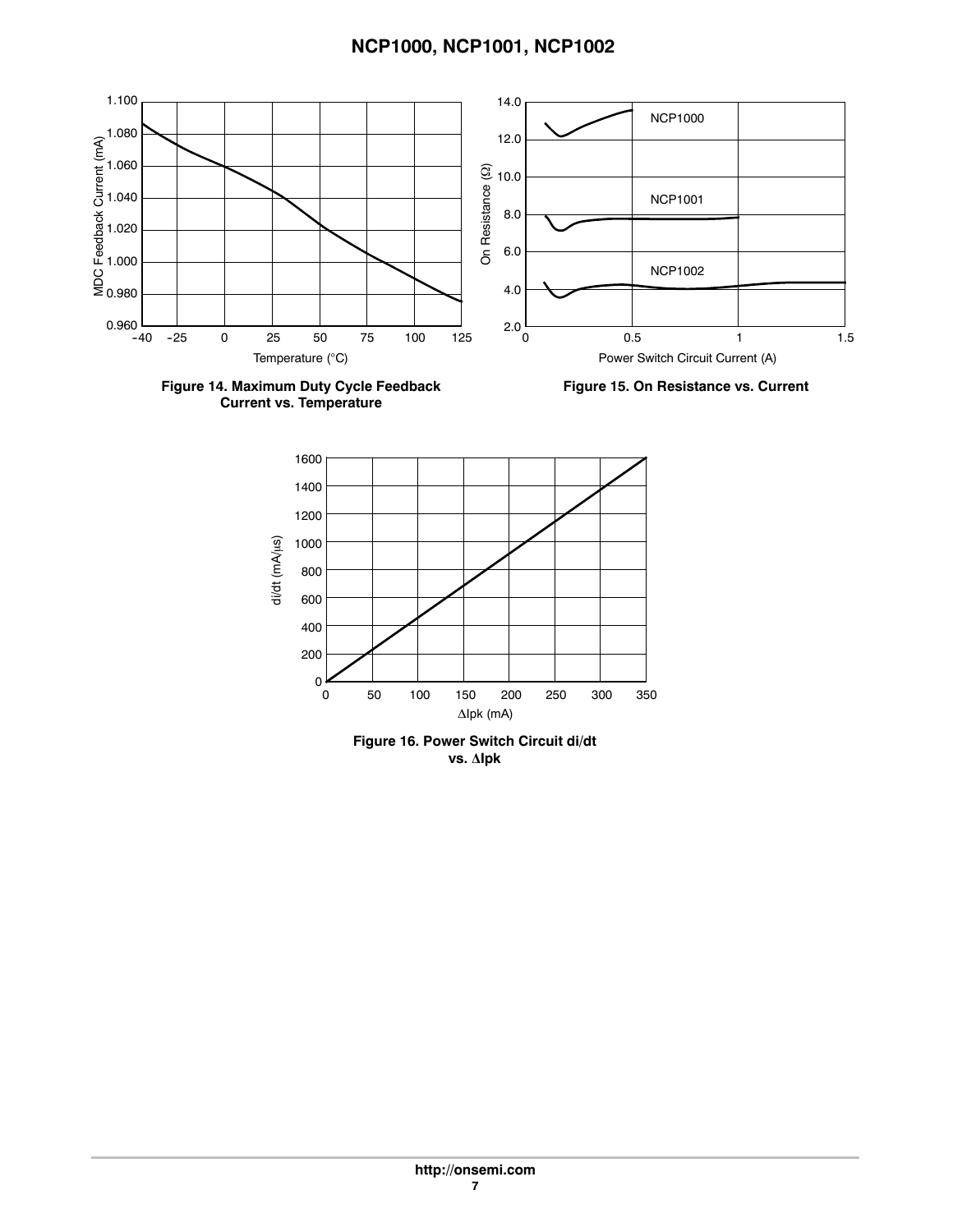# **OPERATING DESCRIPTION**

#### **Introduction**

The NCP1000 thru NCP1002 represent a new higher level of integration by providing on a single monolithic chip all of the active power, control, logic, and protection circuitry required to implement a high voltage flyback or forward converter. This device series is designed for direct operation from a rectified 240 Vac line source and requires minimal external components for a complete cost sensitive converter solution. Potential markets include office automation, industrial, residential, personal computer, and consumer. A description of each of the functional blocks is given below, and the representative block diagram is shown in Figure 17.

## **Oscillator**

The Oscillator block consists of two comparators that alternately gate on and off a trimmed current source and current sink which are used to respectively charge and discharge an on--chip timing capacitor between two voltage levels. This configuration generates a precise linear sawtooth ramp signal that is used to pulse width modulate theMOSFET of the Power Switch circuit. During the charge of the timing capacitor, the Oscillator duty cycle output holds one input of the Driver low. This action keeps the MOSFET of the Power Switch Circuit off, thus limiting the maximum duty cycle. The Oscillator frequency is internally programmed for 100 kHz operation with a controlled charge to discharge current ratio that yields a maximum Power Switch Circuit duty cycle of 72%. The Oscillator temperature characteristics are shown in Figure 7.

## **PWM Comparator and Latch**

The pulse width modulator (PWM) consists of a comparator with the Oscillator ramp output applied to the inverting input. The Oscillator clock output applies a set pulse to the PWM Latch when the timing capacitor reaches its peak voltage, initiating Power Switch Circuit conduction. As the timing capacitor discharges, the ramp voltage decreases to a level that is less than the Error Amplifier output, causing the PWM Comparator to reset the latch and terminate Power Switch Circuit conduction for the duration of the ramp-down period. This method of having the Oscillator set and the PWM Comparator reset the Latch prevents the possibility of multiple output pulses during a given Oscillator clock cycle. This circuit configuration is commonly referred to as double pulse suppression logic. A timing diagram is shown in Figure 18 that illustrates the behavior of the pulse width modulator.

No load operation.The pulse width modulator is designed to operate between 73% and 0% duty cycle. The ability to operate down to zero duty cycle allows for no load operation without the burden of preloads. This feature is consistent with the Blue Angle requirements, as it minimizes power consumption while in the standby operation mode. For operation at no load, the output may skip cycles. This is a common occurrence for this type of control circuit. The converter will switch for several cycles, and due to delays in the output filter and feedback loop, the duty cycle will not be reduced until the output has exceeded it's regulation limit. The unit will then shut down for several cycles until the voltage is below the regulation limit, and then it will switch again. During the time that switching cycles are not present the output voltage will decay according to it's RC time constant, which is based on the output capacitance and internal loading from the regulation circuitry. During this interval, the voltage on the  $V_{CC}$  supply will also decay. If it decays below the lower hysteretic turn off threshold, the unit will shut down and recycle. This mode of operation is not normally desirable. In order to avoid it, **the time constant** for the V<sub>CC</sub> cap and load should be equal to, or greater **than the time constant of the output.** If no load operation is not required, a relatively small value  $(<10 \mu F)$  for the  $V_{CC}$  capacitor is acceptable.

## **Feedback Input**

The feedback input, pin 2, accepts the DC error signal that feeds the non-inverting input to the PWM. Pin 2 has a nominal 2.7 kΩ internal resistor to ground, which converts the optocoupler current into a voltage. Its' signal is filtered by a 7.0 kHz low pass filter which reduces high frequency noise to the input of the PWM comparator.

Typically, the photo transistor of the optocoupler is connected between  $V_{CC}$  (pin 1) and the Feedback input (pin 2). The photo transistor is effectively a current source which is driven by the LED, which is connected to the output regulation circuit of the power supply. An external capacitor may be connected from pin 2 to ground for additional noise filtering if necessary.

When the feedback input is below the lower threshold of the ramp signal, the output of the power converter will be operating at full duty cycle. The input current vs. duty cycle transfer function is shown in Figure 2. As the voltage increases, the duty cycle will vary linearly with the change in voltage at the feedback input, between the upper and lower extremes of the ramp waveform 2.7 V to 4.1 V. Above the upper extreme point of the ramp, the duty cycle will be zero and no power will be transmitted to the output.

The circuit should be designed such that when the output is low, the optocoupler will be off, leaving the voltage at pin 2 at ground (full duty cycle). As the output voltage increases, the optocoupler will begin to conduct, such that the voltage at pin 2 increases until the proper duty cycle is reached to maintain regulation.

Pin 2 is protected from ESD transients by a 10 V Zener diode to ground.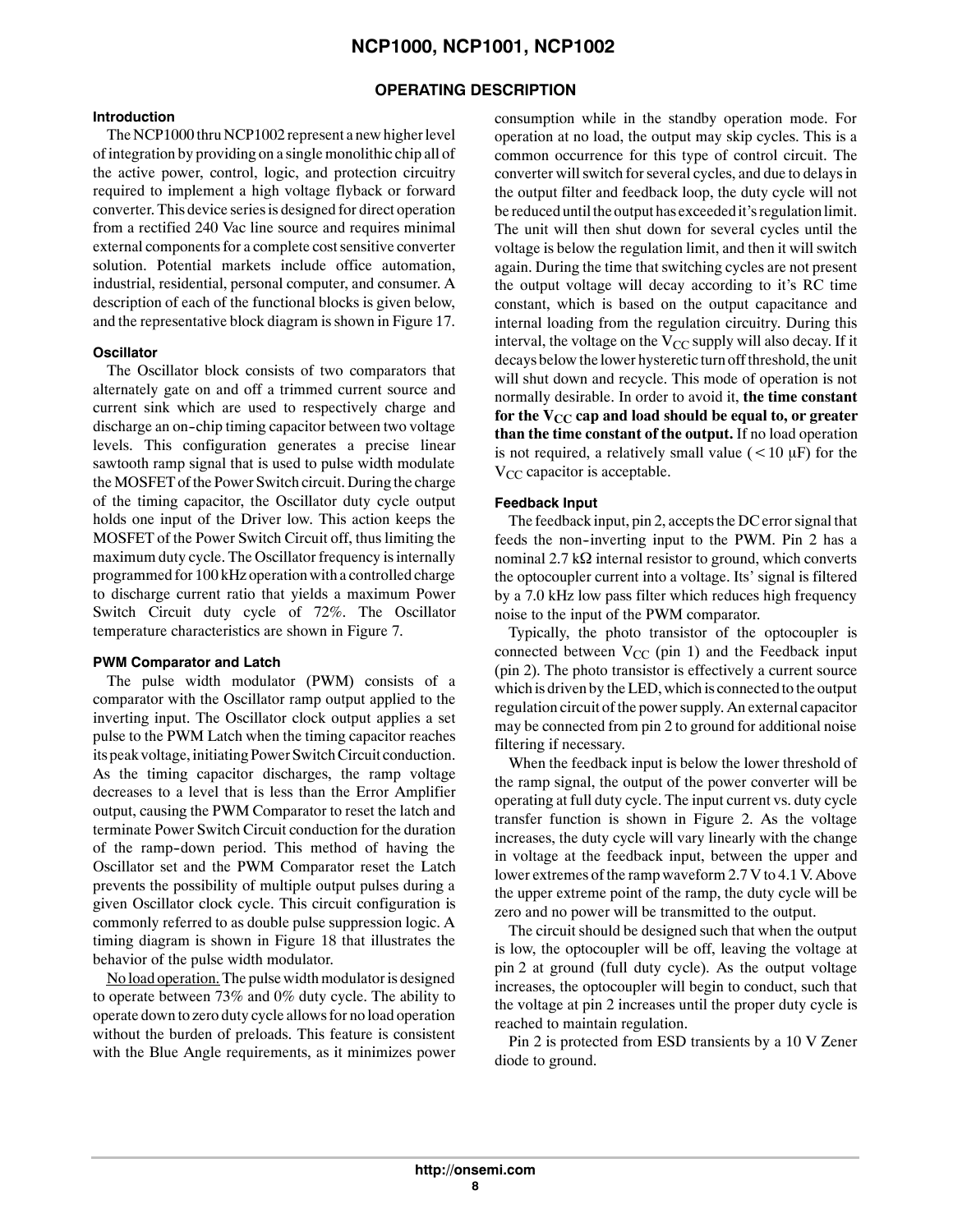#### **Current Limit Comparator and Power Switch Circuit**

The NCP1000 series uses cycle-by-cycle current limiting as a means of protecting the output switch transistor from overstress. Current limiting is implemented by monitoring the instantaneous output switch current during conduction, and upon sensing an overcurrent condition, immediately turning off the switch for the duration of the Oscillator ramp-down period.

The Power Switch Circuit is constructed using a SENSEFET<sup> $m$ </sup> allowing a virtually lossless method of monitoring the drain current. A small number of the power MOSFET cells are used for current sensing by connecting their individual sources to a single ground referenced sense resistor,  $R_{pk}$ . The current limit comparator detects if the voltage across  $R_{pk}$  exceeds the reference level that is present at the noninverting input. If exceeded, the comparator quickly resets the PWM Latch, thus protecting the Power Switch Circuit. Figure 9 shows that this detection method yields a relatively constant current limit threshold over temperature. The high voltage Power Switch Circuit is integrated with the control logic circuitry and is designed to directly drive the converter transformer. The Power Switch Circuit is capable of switching 700 V with an associated drain current that ranges from 0.5 A to 1.5 A. Proper drain voltage snubbing during converter startup and overload is mandatory for reliable device operation.

A Leading Edge Blanking circuit was placed in the current sensing signal path to prevent a premature reset of the PWM Latch. A potential premature reset signal is generated each time the Power Switch Circuit is driven into conduction and appears as a narrow voltage spike across current sense resistor  $R_{pk}$ . The spike is due to the MOSFET gate to source capacitance, transformer interwinding capacitance, and output rectifier recovery time. The Leading Edge Blanking circuit has a dynamic behavior that masks the current signal until the Power Switch Circuit turn-on transition is completed.

The current limit propagation delay time is typically 220 ns. This time is measured from when an overcurrent appears at the Power Switch Circuit drain, to the beginning of turn-off. Care must be taken during transformer saturation so that the maximum device current limit rating is not exceeded. To determine the peak Power Switch Circuit current at turn off, the effect of the propagation delay must be taken into account. To do this, use the appropriate Current Limit Threshold value from the electrical tables, and then add the ΔIpk based on the di/dt from Figure 16. The di/dt of the circuit can be calculated by the following formula:

$$
di/dt\;(A/\mu s)\,=\,V/L
$$

where:

V is the rectified, filtered input voltage (volts)

L is the primary inductance of the flyback transformer (Henries)

#### **High Voltage Startup**

The NCP1000-1002 contain an internal startup circuit that eliminates the need for external startup components. In addition, this circuit increases the efficiency of the supply as it uses no power when in the normal mode of operation, but instead uses the power supplied by the auxiliary winding.

Rectified, filtered ac line voltage is connected to pin 4. An internal JFET allows current to flow from the startup pin, to the  $V_{CC}$  pin at a current of approximately 3.0 mA. Figure 5 shows the startup current out of pin 1 which charges the capacitor(s) connected to this pin.

The start circuit will be enhanced (conducting) when the voltage at Pin 1 ( $V_{CC}$ ) is less than 7.5 V. It will remain enhanced until the  $V_{CC}$  voltage reaches 8.5 V. At this point the Power Switch Circuit will be disabled, and the unit will generate voltage via the auxiliary winding to maintain proper operation of the device. Figure 4 shows the charge time for turn-on vs.  $V_{CC}$  capacitance when the unit is initially energized.

If the  $V_{CC}$  voltage drops below 7.5 V (e.g. current limit mode), the start circuit will again begin conducting, and will charge up the  $V_{CC}$  cap until the 8.5 V limit is reached.

#### **V<sub>CC</sub>** Limiter and Undervoltage Lockout

The undervoltage lockout (UVLO) is designed to guarantee that the integrated circuit has sufficient voltage to be fully functional before the output stage is enabled. It inhibits operation of the major functions of the device by disabling the Internal Bias circuitry, and assures that the Power Switch Circuit remains in its "off'' state as the bias voltage is initially brought up from zero volts. When the NCP100x is in the "off'' state, the High Voltage Startup circuit is operational. The UVLO is a hysteretic switch and will hold the device in its "off" state any time that the  $V_{CC}$ voltage is less than 7.5 V. As the  $V_{CC}$  increases past 7.5 V, the NCP100x will remain off until the upper threshold of 8.6 V is reached. At this time the power converter is enabled and will commence operation. The UVLO will allow the unit to continue to operate as long as the  $V_{CC}$  voltage exceeds 7.5 V. The temperature characteristics of the UVLO circuit are shown in Figure 8.

If the converter outputis overloaded or shorted, the device will enter the auto restart mode. This happens when the auxiliary winding of the power transformer does not have sufficient voltage to support the  $V_{CC}$  requirements of the chip. Once the chip is operational, if the  $V_{CC}$  voltage falls below 7.5 V the unit will shut down, and the High Voltage Startup circuit will be enabled. This will charge the  $V_{CC}$  cap up to 8.5 V, which will clock the divide by eight counter. The divide by eight counter holds the Power Switch Circuit off. This causes the  $V_{CC}$  cap to discharge. It will continue to discharge and recharge for eight consecutive cycles. After the eighth cycle, the unit will turn on again. If the fault remains, the unit will again cycle through the auto restart mode; if the fault has cleared the unit will begin normal operation. The auto restart mode greatly reduces the power dissipation of the power devices in the circuit and improves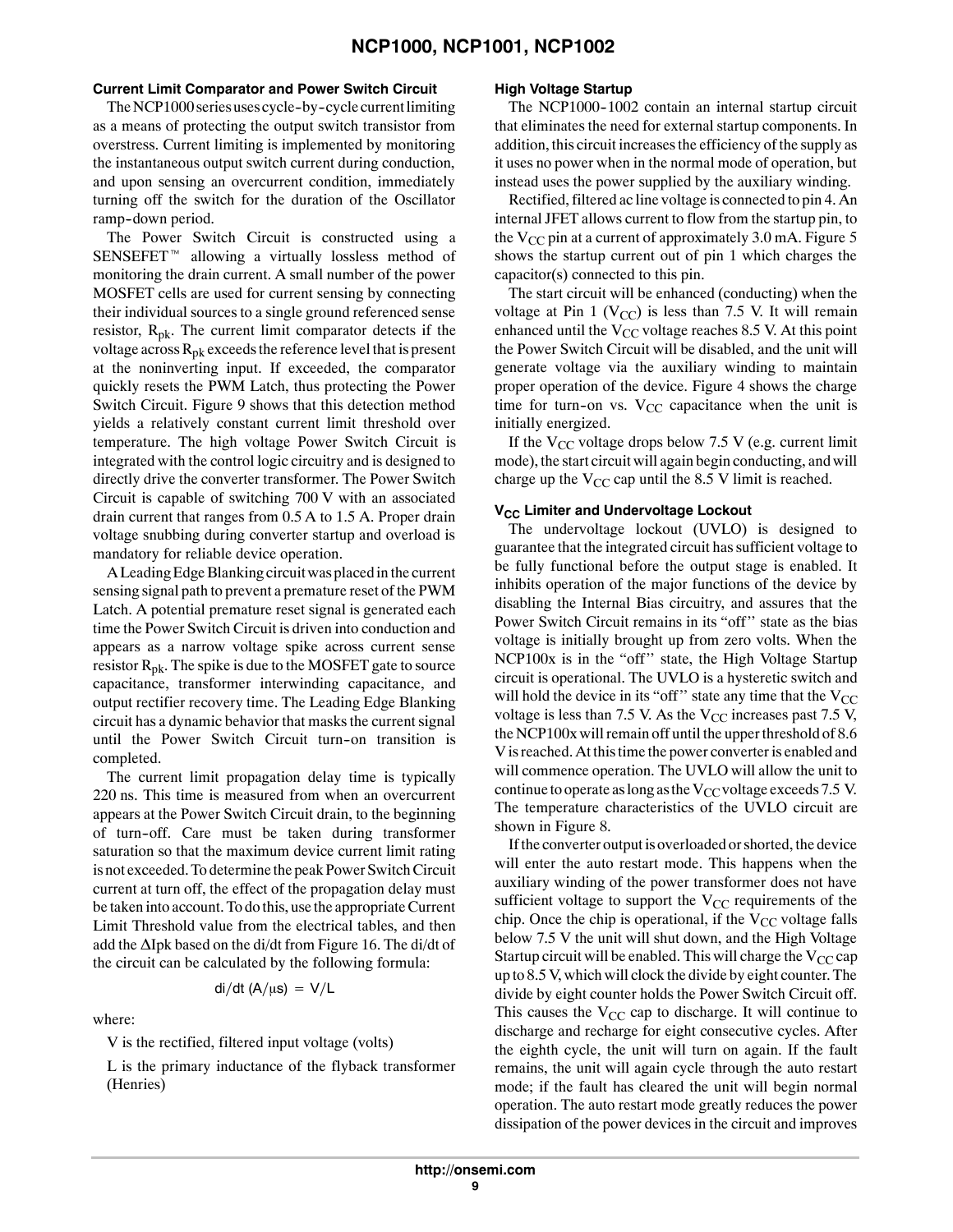reliability in overload conditions. Figure 20 shows the timing waveforms in auto restart mode.

The  $V_{CC}$  pin receives its startup power from the high voltage startup circuit. Once the undervoltage lockout trip point is exceeded, the high voltage startup circuit turns off, and the  $V_{CC}$  pin receives its power from the auxiliary winding of the power transformer. Once the converter is enabled, the  $V_{CC}$  voltage will be clamped by the 8.6 V limiter. Since the voltage limiter will regulate the  $V_{CC}$ voltage at 8.6 V, it must shunt all excess current based on the input impedance to this pin. A resistor is required between the auxiliary winding filter capacitor and the  $V_{CC}$  pin to limit the current.

#### **Optocoupler Fail-safe Circuit**

The NCP100x has the ability to sense an open optocoupler and protect the load in the event of a failure. This circuit operates by sensing the current in the  $V_{CC}$  limiter, and detecting a high current which is an indication of an open optocoupler.

The  $V_{CC}$  pin receives the output of a current source which is created by the voltage drop between the auxiliary winding and the  $V_{CC}$  limiter across the shunt resistor. The Vcc limiter will clamp the  $V_{CC}$  voltage to approximately 8.6 V. Any current that is available at this pin, that is not needed for either the chip bias current, or the opto current is shunted through this limiter.

The opto fail-safe circuit operates on the premise that under an open opto condition, the opto current will all be shunted through the  $V_{CC}$  limiter, and the output voltage (and therefore the auxiliary winding voltage) will increase. The increase in auxiliary winding voltage will cause an amplified increase in the current into the  $V_{CC}$  pin. To detect an open opto condition, the current in the limiter is measured and if it exceeds 10 milliamps, the chip will shut down and go into burst mode operation. After a shutdown signal, the optocoupler fail--safe circuit will enable the divide-by-eight counter and attempt to restart the unit after every eight  $V_{CC}$  cycles.

For this circuit to operate properly, the shunt resistor must be chosen prudently. There is a range of values for  $R<sub>S</sub>$  that will determine the operation of this circuit. On one extreme, a large value of  $R<sub>S</sub>$  will minimize the bias current, which will have the effect of maximizing efficiency, while reducing the response to an open optocoupler. The other extreme is the minimum value of  $R<sub>S</sub>$ , which will maximize the bias current into the chip and minimize the voltage overshoot in the event of an open optocoupler.

For minimum bias current:

$$
Rs_{\text{max}} = \frac{(V_{\text{AUXmin}} - 8.8 \text{ volts})}{I_{\text{CCImax}}}
$$

where:

VAUXmin is the minimum expected DC voltage from the auxiliary winding.

Typically, this voltage will vary between  $\pm 5\%$  to  $\pm 10\%$ from it's nominal value.

 $I_{\text{CC1max}}$  is the maximum rated bias current for the device used. This value can found in the tables on the data sheet.

For the best optocoupler fail-safe response:

$$
\text{Rs}_{\text{min}} = \frac{(V_{\text{AUXmax}} - 7.2 \text{ volts})}{1.0 \text{mA} + I_{\text{trip}}}
$$

where:

 $V_{\text{AUXmax}}$  is the maximum expected DC voltage from the auxiliary winding.

I<sub>trip</sub> is the minimum trip current for the optocoupler fail-safe. This information can be found in the tables under *Current Limit and Thermal Protection*, as well as in Figure 12.

The value of  $R<sub>S</sub>$  that is used in the circuit must be between the two extreme values calculated. Setting it closer to  $R_{Smin}$ will optimize the optocoupler fail-safe feature, while setting it closer to the  $R_{Smax}$  value will minimize the bias current

#### **Thermal Shutdown and Package**

The internal Thermal Shutdown block protects the device in the event that the maximum junction temperature is exceeded. When activated, typically at  $140^{\circ}$ C, one input of the Driver is held low to disable the Power Switch Circuit. Thermal shutdown activation is non--latching and the Power Switch Circuit is allowed resume operation when the junction temperature falls below 110°C. The thermal shutdown feature is provided to prevent catastrophic device failures from accidental overheating. It is not intended to be used as a substitute for proper heatsinking.

The die in the 8-pin dual-in-line package is mounted on a special heat tab copper alloy lead frame. The tab consists of pins 3, 6, 7, 8 is specifically designed to improve the thermal conduction from the die to the printed circuit board. This permits the use of standard layout and mounting practices while having the ability to halve the junction to air thermal resistance.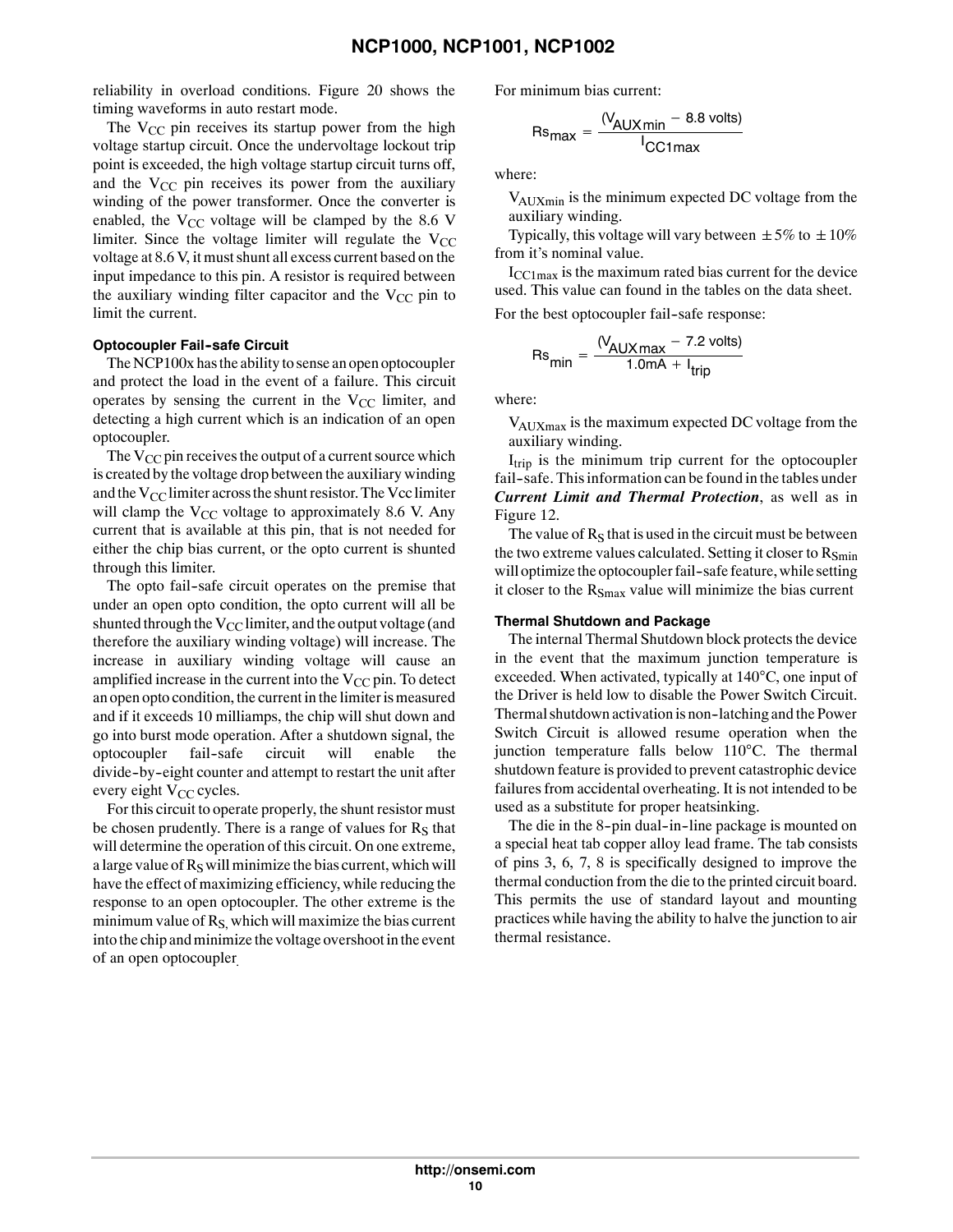# **Applications**

**Do not attempt to construct a converter circuit on a wire--wrap or plug--in prototype board.**In order to ensure proper device operation and stability, it is important to minimize the lead length and the associated inductance of the ground pin. This pin must connect as directly as possible to the printed circuit ground plane and should not be bent or

offset by the board layout. The Power Switch Circuit pin can be offset if additional layout creepage distance is required. Due to the potentially high rate of change in switch current, a capacitor (if used), at pin 2, should have traces as short as possible, from pin 2 and ground. This will significantly reduce the level of switching noise that can be imposed upon the feedback control signal.



**Figure 17. Representative Block Diagram**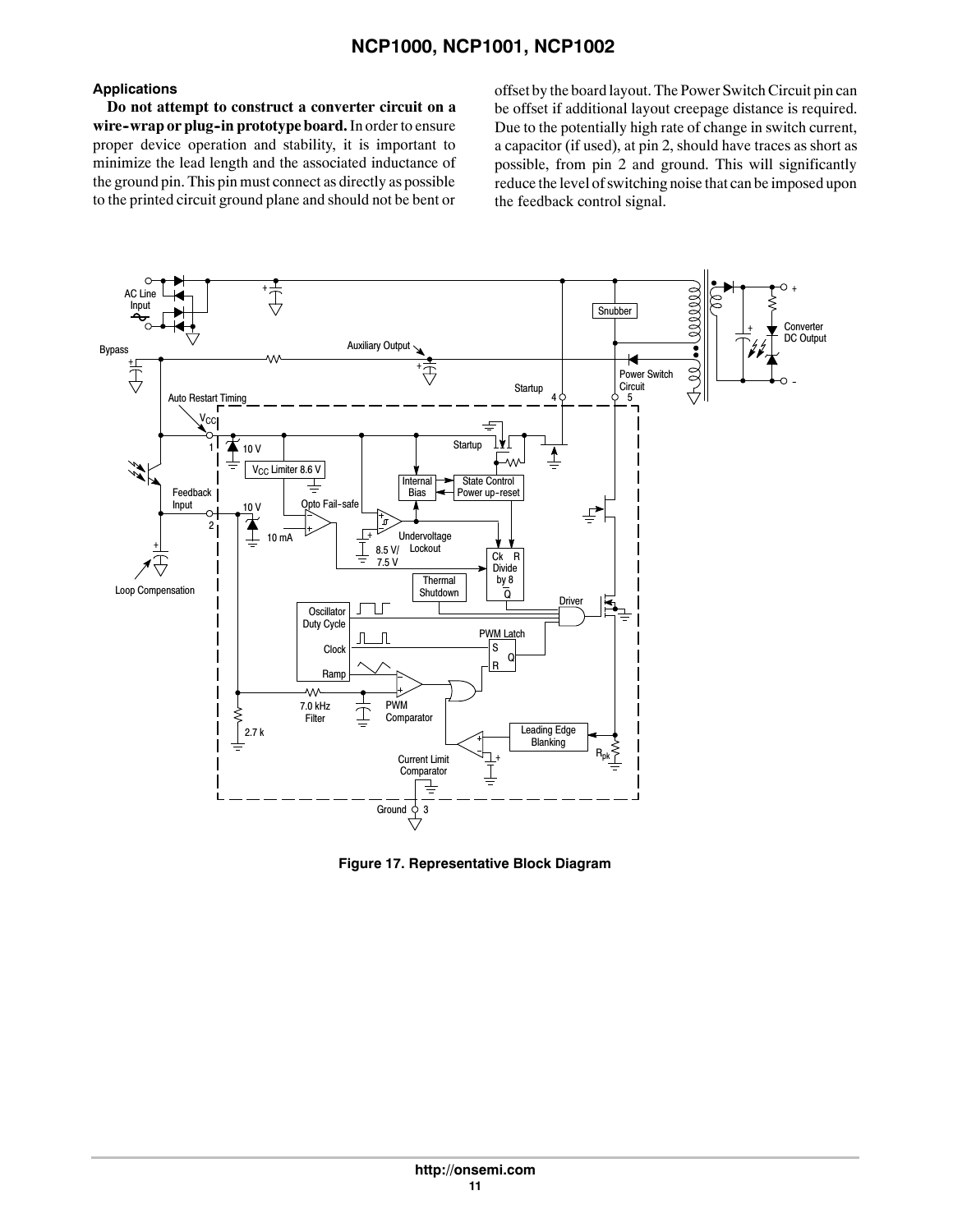





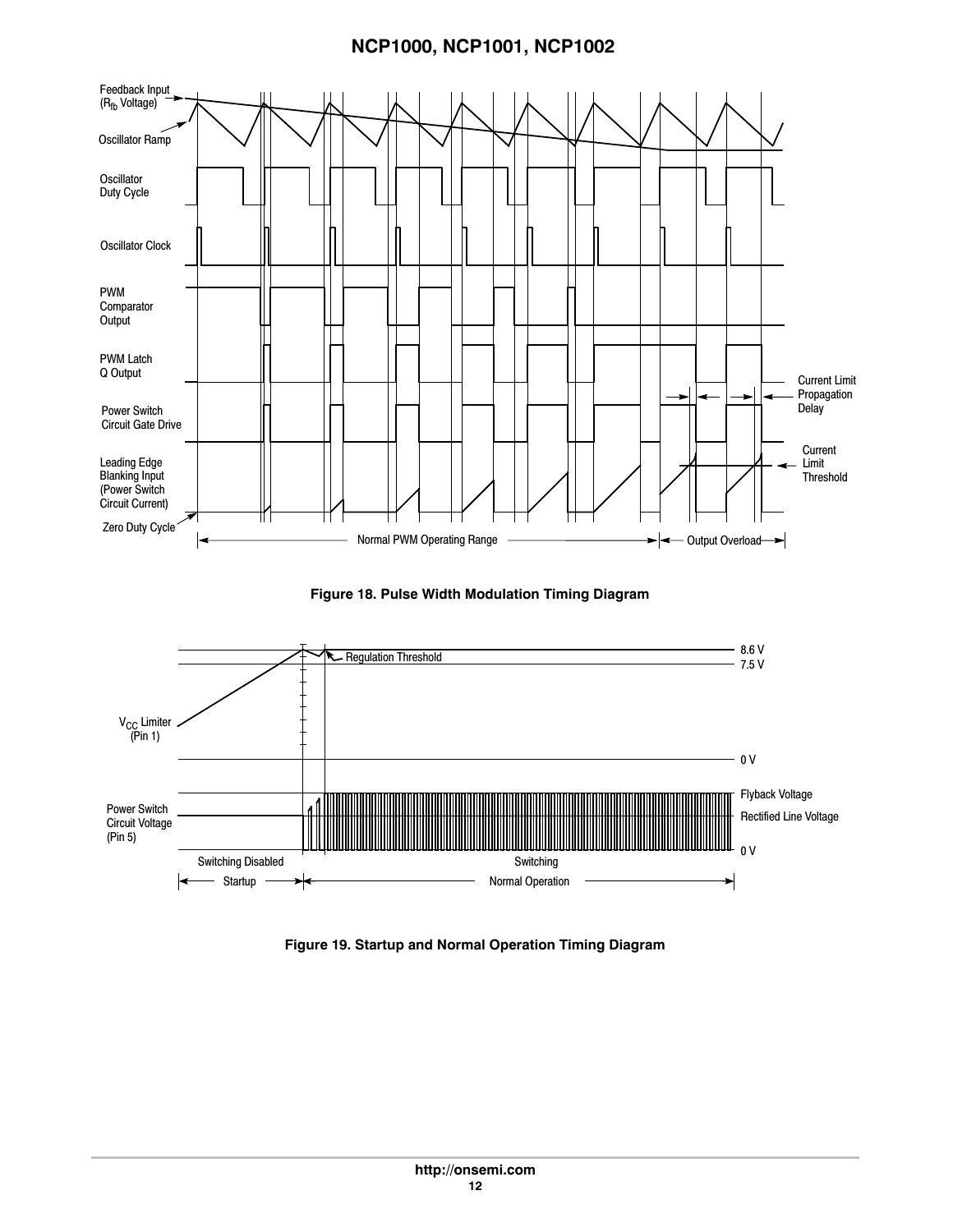

#### **APPLICATIONS INFORMATION**

# **APPLICATION #1: Offline Converter Provides 5.0 V, 1.0 A Output for Small Electronic Equipment**

ON Semiconductor's NCP1000 series of offline converters offers a low cost, high efficiency power source for low power, electronic equipment. It serves the same function as small, line frequency transformers, but with the added benefits of line and load regulation, transient suppression, reduction in weight, and operation across the universal input voltage range.

This kit provides a 5.0 V, 1.0 A output, which is derived from an input source of 85 to 265 Vac, and 50 Hz to 60 Hz. This range of input voltages will allow this circuit to function virtually anywhere in the world without modification. The output is regulated and current limited, and EMI filters are included on both the input and output.

**Converter Test Data**

| Parameter                                | <b>Conditions</b>                                                                    | Data                           |
|------------------------------------------|--------------------------------------------------------------------------------------|--------------------------------|
| Line Regulation                          | $85 \text{ v} \leq \text{V}$ in $\leq 265 \text{ v}$                                 | $\Delta V_0 = 6.0$ mV          |
| <b>Load Regulation</b>                   | $0 A \leq 10 \leq 1.0 A$                                                             | $\Delta$ Vo = 8.0 mV           |
| Combined Line/<br><b>Load Regulation</b> | $85 \text{ v} \leq \text{V}$ in $\leq 265 \text{ v}$<br>$.09 A \leq$ lo $\leq 1.0 A$ | $\Delta V_0 = 10$ mV           |
| Output Ripple                            | $I_0 = 1.0 A$                                                                        | 100 m $V_{pp}$                 |
| <b>Input Power</b>                       | $V_{in}$ = 115 v, lo = 1.0 A<br>$V_{in}$ = 220 v, lo = 1.0 A                         | 7.75 watts<br>7.88 watts       |
| Power Factor                             | $V_{in}$ = 115 v, lo = 1.0 A<br>$V_{in}$ = 220 v, lo = 1.0 A                         | $-.57$<br>$-.49$               |
| Efficiency                               | $V_{in}$ = 115 v, lo = 1.0 A<br>$V_{in}$ = 220 v, lo = 1.0 A                         | $\eta = 66\%$<br>$\eta = 64\%$ |



#### **Figure 21. Wall Adapter Schematic**

For additional information on this application, please order application note AND8019/D from the Literature Distribution Center or download from our website at http://onsemi.com.